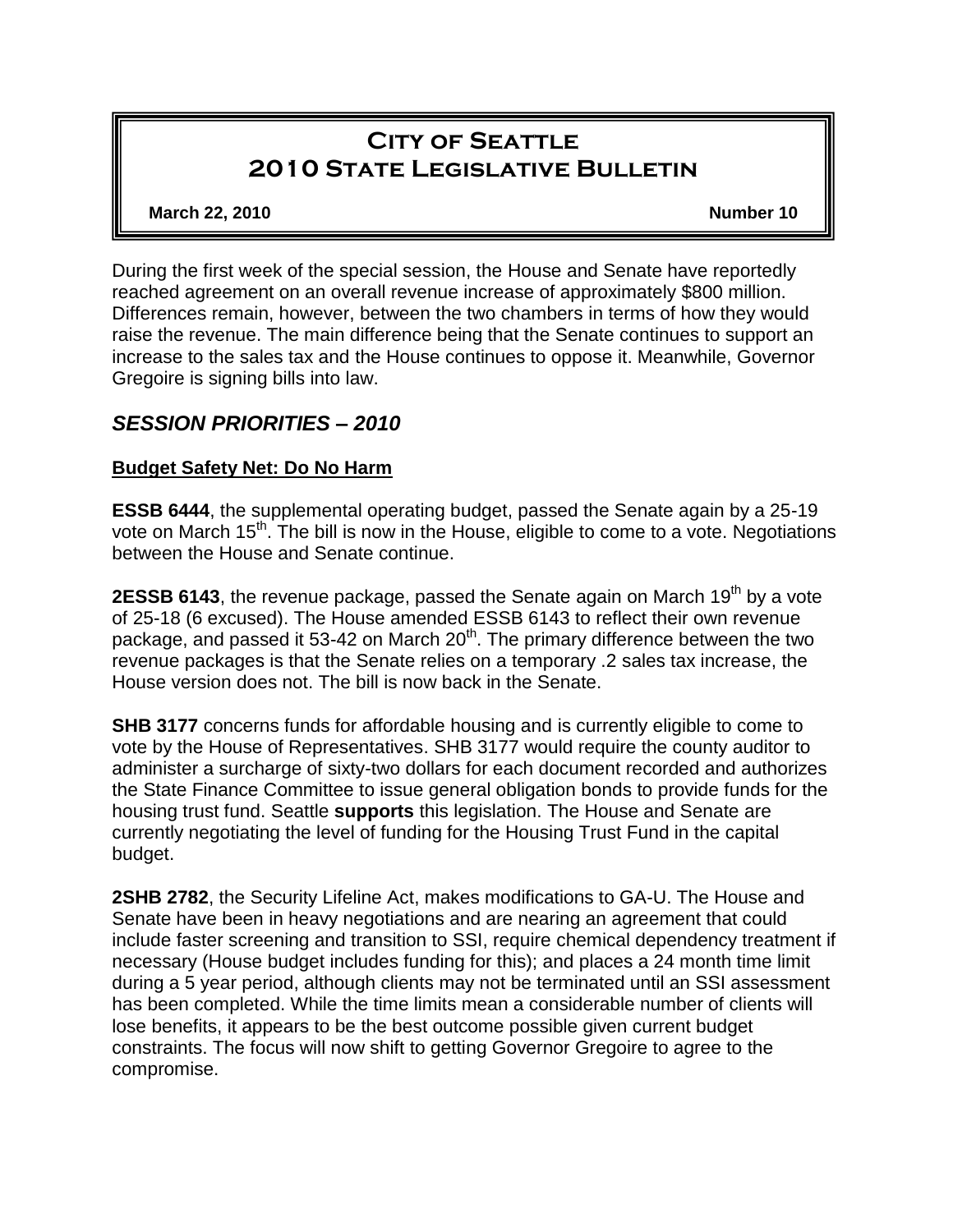## **Education**

**SHB 2893** modifies school levy provisions. It has been delivered to the Governor and awaits her signature. The bill restores the school levy base and raises the levy lid by 4 percent for all school districts through 2017. This measure could provide up to \$21.2 million for Seattle Public School students. Without asking voters for a modification to the recently passed operational levy, \$7.3 million would be made available in 2011. An additional \$13.9 million would be available if voters approved. Seattle **supports** this legislation.

**2SHB 2731** relates to early learning for at risk children. It has been delivered to the Governor and awaits her signature. The bill says that the Legislature intends to create an entitlement program for early learning, maintain the number of early learning slots in the 2011-13 biennia, and phases in funding over the next several biennia until the program is fully funded. **SSB 6759** also relates to early learning and has been delivered to the Governor and awaits her signature. It creates a work group to examine the opportunities and barriers to developing a comprehensive plan for a voluntary program of early learning. The work group will examine the opportunities and barriers to adding early learning to basic education and to creating a program of early learning as a protected entitlement.

**E2SSB 6696** is the education reform bill that would require action plans for persistently low-achieving schools and their districts to target funds and assistance to turn around the identified low-achieving schools, as well as other reforms. It has been delivered to the Governor and awaits her signature.

## **Public Safety**

**EHB 1679**, the Jason McKissack Act, would reimburse medical expenses for certain disabled public safety personnel. It has been delivered to the Governor and awaits her signature. Seattle **supports** this legislation.

## **Revenue/Fiscal**

**ESHB 3179** relates to local excise tax provisions for cities and counties and was signed into law by the Governor on March 19<sup>th</sup>. This bill removes the non-supplant requirements, but it also contains additional provisions that would allow cities to impose a .1 public safety sales tax if the county fails to impose the full .3 by Dec 31<sup>st</sup>. In addition, HB 3179 clarifies the recent brokered natural gas court case to allow the City to continue collecting the tax. Seattle **supported** this legislation.

## **Transportation**

**E2SHB 1591** relates to flexibility in Transportation Benefit Districts and was signed into law on March 18th. HB 1591 provides greater flexibility for Transportation Benefit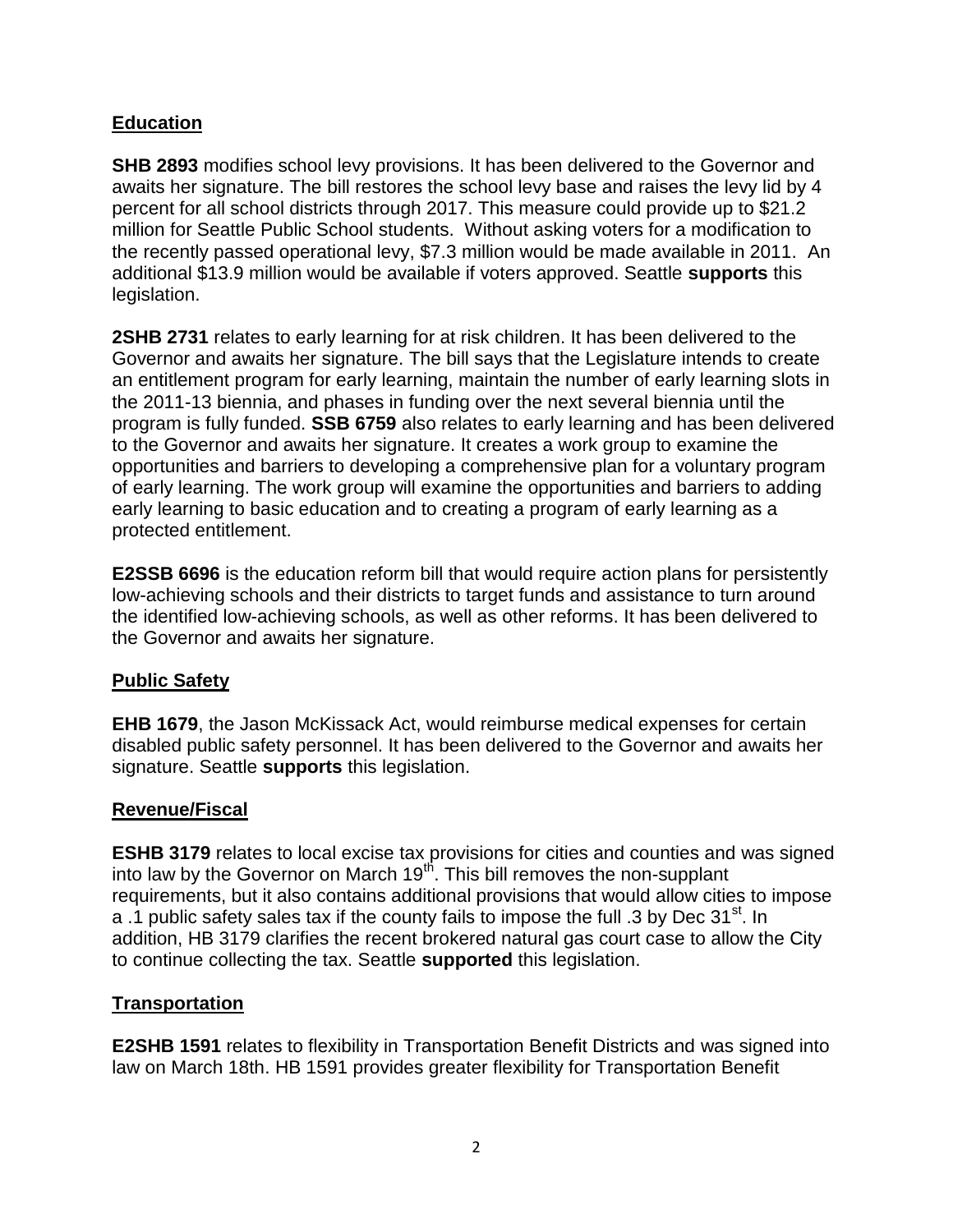Districts, primarily by allowing the sales tax to be collected up to 30 years thereby allowing it to be bonded against. Seattle **supported** this legislation.

**ESSB 6392** relates to the use of toll revenue in the SR 520 corridor. The final version of the bill allows bond proceeds from toll revenue to be used to begin construction including \$200 million for the Westside. It also creates several workgroups that will examine transit connections on the Westside, refinements to the design on the Westside, and high capacity transit planning and integrated funding. It has been delivered to the Governor and awaits her signature.

**Transportation budget proviso**: A budget proviso in section 221 of the supplemental transportation (**ESSB 6381**) budget ties public transportation grant funding administered by WSDOT to requirements that local governments provide private transportation providers use of high occupancy vehicle lanes, transit only lanes, and park and ride facilities. Seattle **opposed** this proviso and is seeking a veto. The bill has been delivered to the Governor and awaits her action.

#### **Water Stewardship**

**HB 3181** and **SB 6851** would provide state funding for local stormwater clean up, primarily through a competitive grant program. It would increase the Hazardous Substance Tax – the existing funding source for the state and local toxics accounts (MTCA). Although neither bill passed it respective chamber during the regular session, the proposal is on the list for consideration for the special session; it is both a generator of revenue and will lead to the creation of jobs when implemented. However, the outcome of a vote in either chamber is still uncertain.

A striking amendment to **HB 3181** has been crafted by legislative proponents. It includes a .85 % increase (about \$100 million a year). A number of additional amendments are being discussed, some which would provide tax credits in certain circumstances and others which would place more requirements on local governments in order to receive the funding. **SB 6851** currently includes a .5% increase – 85% to a new storm water account for local storm water clean-up and 15% to the motor vehicle account for WSDOT storm water projects. Seattle **supports** this legislation.

## *ONGOING PRIORITIES*

## **Race and Social Justice/Civil Rights**

**E2SHB 3026** relates to school district compliance with state and federal civil rights laws and was prime sponsored by Rep. Sharon Tomiko Santos. The bill was delivered to the Governor and awaits her signature. The bill represents one of the recommendations made by the Achievement Gap Oversight and Accountability Committee. It prohibits discrimination in Washington public schools on the basis of race, creed, religion, color, national origin, military status, sexual orientation including gender expression or identity,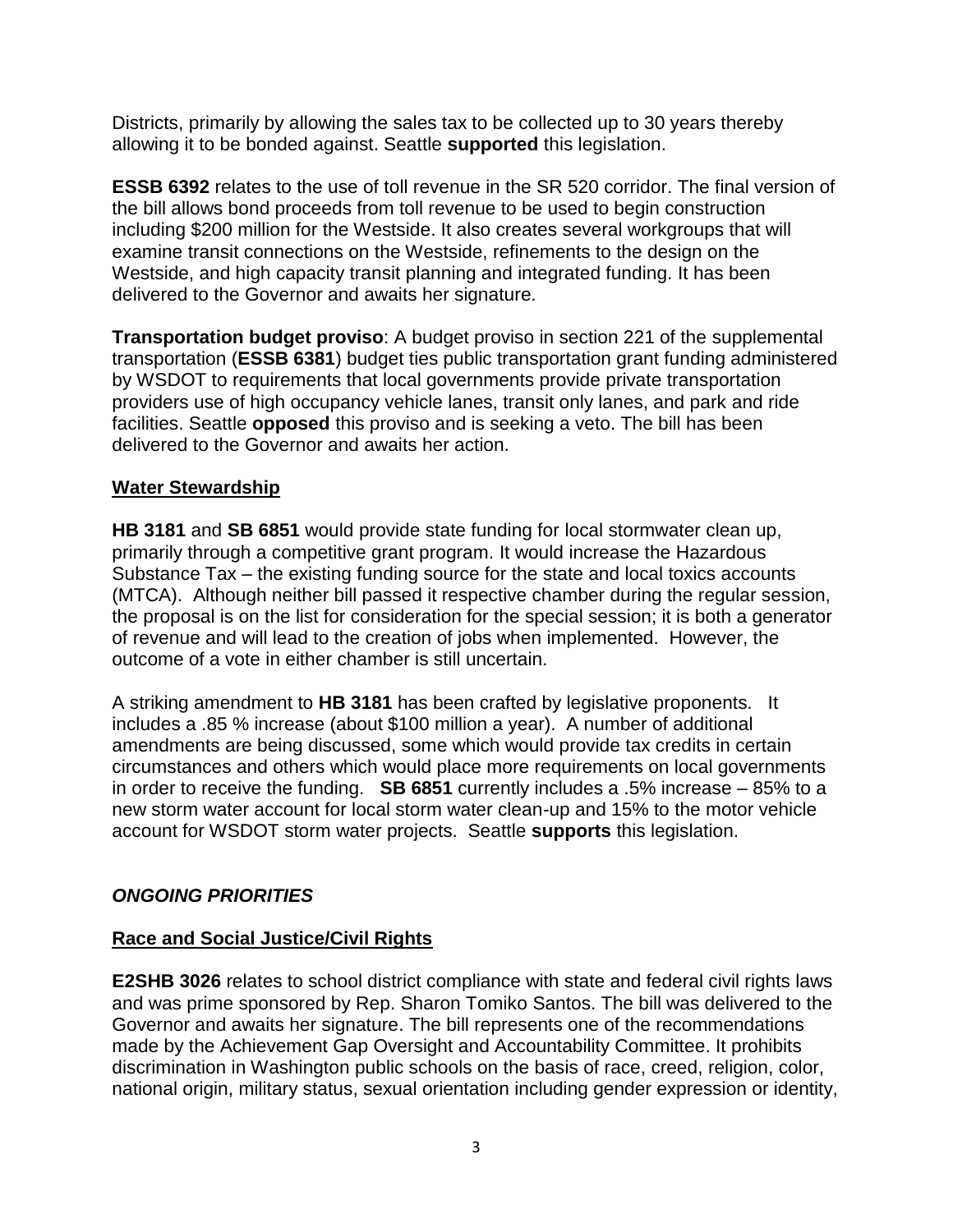the presence of any sensory, mental, or physical disability, or the use of a trained guide dog or service animal by a person with a disability. It directs OSPI to develop rules and guidelines to eliminate such discrimination, and allows private court actions to be brought for violations of the law and rules that are developed. Seattle **supports** this legislation.

## **Economic Development**

**SSB 6889** concerns the governance and financing of the Washington State Convention and Trade Center. It passed the Senate 39-1 (9 excused) on March  $20<sup>th</sup>$ . SSB 6889 allows an additional public facility district (PFD) to be created in King County for the purpose of acquiring and operating the Center once it is transferred from the public nonprofit that currently operates it. The new PFD would be governed by a nine person board, three of them appointed by the city of Seattle, three by King County, and three by the Governor. The PFD may impose a 2 percent lodging tax in Seattle that credits against the state sales tax rate. This bill is part of a settlement of a lawsuit against the state brought by Seattle hotels. Proponents of the bill testified that it will put the Center in a good position for future expansion.

#### **Utilities**

**ESB 6261** is a bill addressing utility service collections against rental property. Governor Gregoire signed it into law on March 19<sup>th</sup>. It will require some changes in our billing practices and notice of shutoff in situations where a tenant has paid rent (with an understanding that the landlord will pay the water/power bills) but where a landlord has failed to pay the bill. The changes protect our lien authority.

#### **Energy**

**ESHB 2925** affects Seattle City Light's impact fee agreement with Pend Oreille County regarding City Light's hydroelectric generation facility. The bill was delivered to the Governor and awaits her signature. Seattle **supports** this legislation as a reasonable compromise with Pend Oreille County.

#### **Hazardous and Solid Waste**

**ESSB 5543** relates to mercury reduction and was signed into law by Governor Gregoire on March 19<sup>th</sup>. It will establish a product stewardship recycling act for mercurycontaining lights and ban the sale of bulk mercury. Seattle **supported** this legislation.

**SSB 6557** relates to limiting the use of copper in brake materials and was signed into law by Governor Gregoire on March  $19<sup>th</sup>$ . It limits the use of copper in brake friction material, phased over the next ten years. Copper has been shown to have a significant negative impact on salmon and other aquatic species. It enters our water bodies, including Puget Sound, through stormwater run-off. This bill is a high priority of the Puget Sound Partnership. Seattle **supported** this legislation.